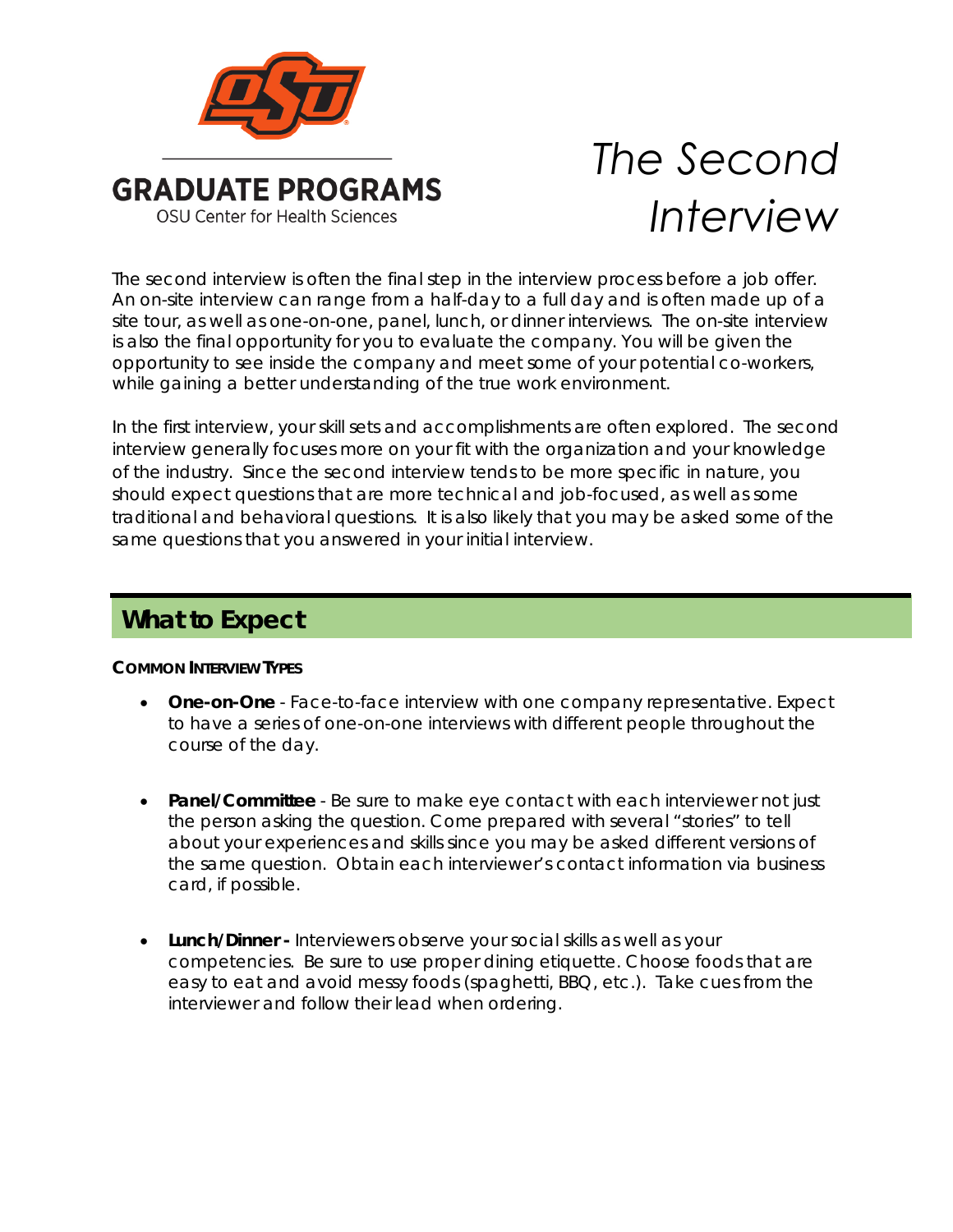#### **TIPS FOR PREPARATION**

- It is important to know as much as possible about the company and the position prior to a second interview. It would also be helpful to have an understanding of the organization's corporate culture. Utilize the company website, printed materials, the *HIRE System*, *Vault.com*, etc. to compile information. Use this information to your advantage during the second interview.
- Be prepared to discuss salary. Research the average salary for someone with your education and qualifications. Give a salary range (i.e. \$60,000 to \$65,000) instead of an exact number (i.e. \$65,000). Resources such as *www.salary.com, www.homefair.com*, and *glassdoor.com* will help you create a salary range.
- Prepare a list of questions that demonstrate your interest in the company. Your questions will also help you make a better decision if you are offered a position.
- Consider this interview a preview of the company. Pay close attention to the organization's environment and culture. This will help you make your decision when an offer is made.
- Ask for an itinerary in advance. Not only do you want to know when you arrive and depart, but you also want to know your schedule for the day. This will also help you prepare your wardrobe for the interview and allow you to do more indepth research about the company, community, etc.
- Clarify your travel arrangements. Stay in touch with the organization's contact person either via phone or email so you will be aware of any changes in your itinerary.
- Arrive at least 15 minutes prior to your interview. If you are renting a car, take time to explore the area and figure out how to get to the interview site the night before the interview.
- Take time to explore the community in your free time. This is your chance to find out which area you would like to live in, as well as a chance to get to know the community. You may also want to ask your company contact which areas they would recommend that you visit.
- Remember that the company has invested their time and money to bring you to the second interview. Be appreciative and don't forget that the second interview is just as important as the first.

#### **COMPANY CULTURE & ENVIRONMENT**

 The second interview is your chance to find out more about the company's culture as well as the work environment. It is wise to examine both the company's physical surroundings and the attitudes of your potential co-workers. Paying close attention to the attitudes of every person you meet will definitely help you to make an informed decision about the company.